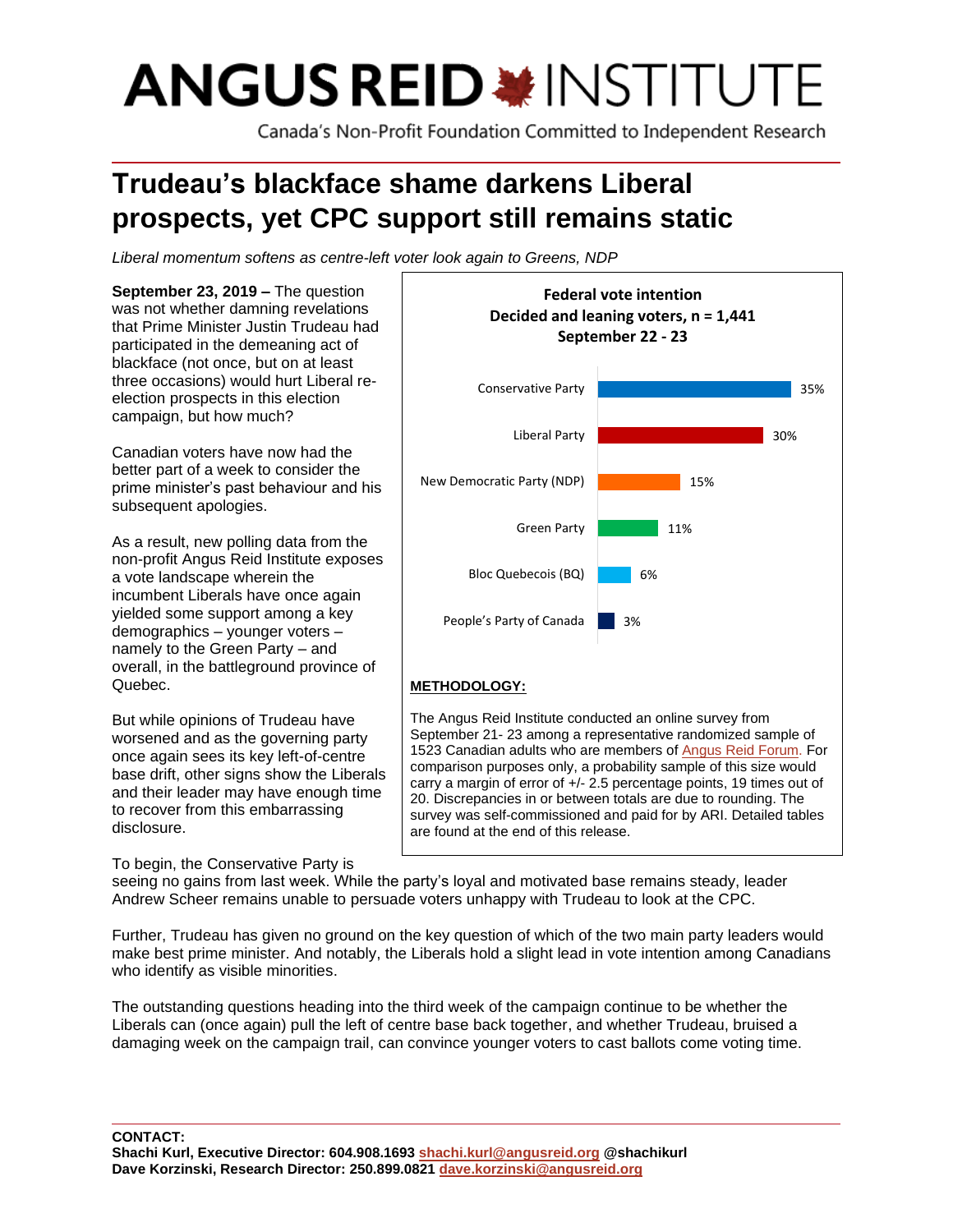

#### **More Key Findings:**

- The Liberal Party has lost support in Quebec over the past week, but still hold a 12-point advantage in that province. In Ontario, vote intention remains near identical to last week, with the Liberals and CPC both garnering support from 35 per cent of voters
- As was the case one week ago, Trudeau and Scheer are locked in a statistical tie (52 versus 48 per cent respectively) on the question of which head of the two leading parties would of the best prospect for the top job
- After losing a portion of their 2015 voting based in every poll since April of this year, the NDP has gained in vote retention after the blackface scandal. Half of 2015 New Democrats (51%) say they will support he party again, up from 44 per cent last week

#### *About ARI*

*The Angus Reid Institute (ARI) was founded in October 2014 by pollster and sociologist, Dr. Angus Reid. ARI is a national, not-for-profit, non-partisan public opinion research foundation established to advance education by commissioning, conducting and disseminating to the public accessible and impartial statistical data, research and policy analysis on economics, political science, philanthropy, public administration, domestic and international affairs and other socio-economic issues of importance to Canada and its world.*

#### **INDEX:**

#### **Part 1: Voting Landscape**

- **The regional picture: Liberal declines in battleground Quebec**
- **Liberal support softens among younger voters**
- **Vote retention bounce for NDP, Greens, CPC vote stands still**

#### **Part 2: Leadership**

- **PM's momentum scores lag all other leaders**
- **Boosted by young people, Singh the only leader with positive momentum**

#### **Part 3: Why the Liberals may recover**

- **Liberal leader's approval no better, no worse than before**
- **Trudeau, Scheer statistically tied on question of best PM**
- **Liberals lead among visible minorities**

#### **Part 1: Voting Landscape**

In the days since decades-old photos of Prime Minister Justin Trudeau [dressed in blackface and](https://www.cbc.ca/news/politics/canada-votes-2019-trudea-blackface-brownface-cbc-explains-1.5290664)  [brownface](https://www.cbc.ca/news/politics/canada-votes-2019-trudea-blackface-brownface-cbc-explains-1.5290664) emerged, the Liberal campaign came to a standstill, then offered a plethora of apologies and later attempted to turn the page. How have voters reacted? At first glance, the party's three-point overall decline from last week appears insignificant:

**CONTACT:**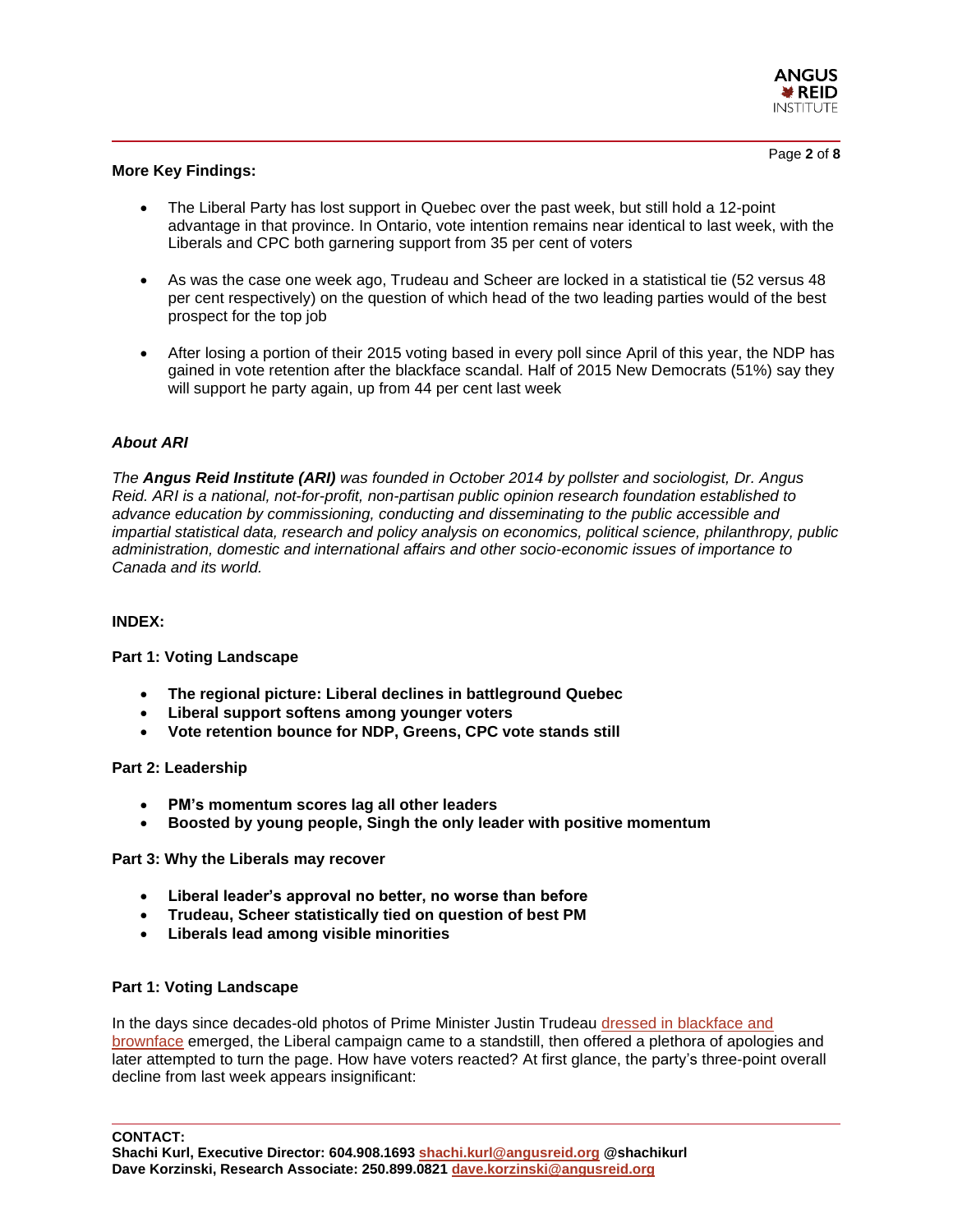



#### **The regional picture: Liberal declines in battleground Quebec**

But it is where – and with whom – the Liberal vote has softened, that requires a deeper look. Liberal Party losses occur in two areas of notably different importance. While the party faces steep declines in Alberta, it was only projected to win two or fewer seats there anyway. It's a different story in Quebec, where the party must perform exceedingly well in order to have electoral success but sees a six-point loss in support.

Notably, in other battlegrounds, the Liberals do not face a decline in support. In British Columbia, where all four major parties are polling double digits, and the voting landscape in Ontario is unchanged: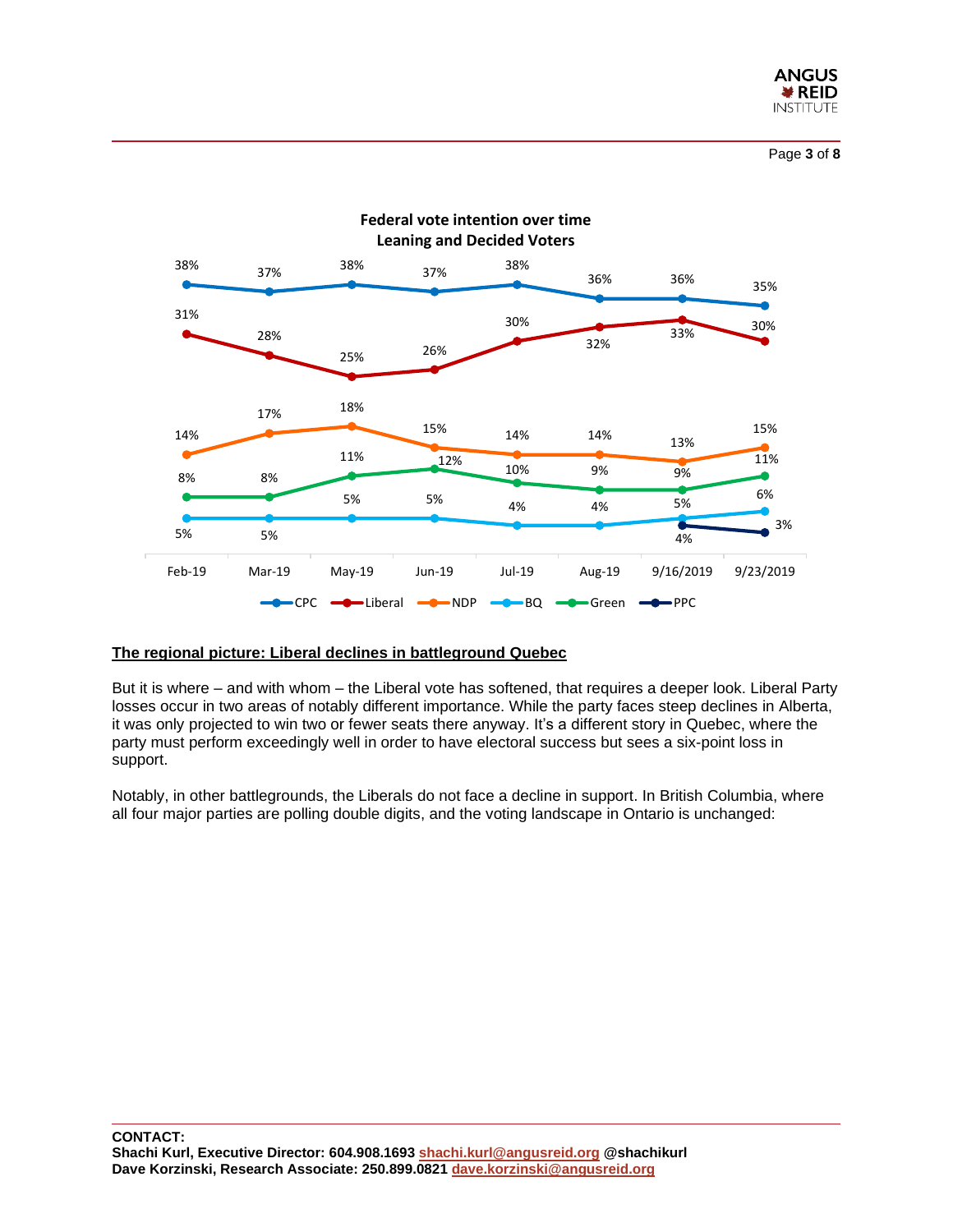#### Page **4** of **8**

| <b>Federal vote intention decided and leaning voters</b><br>(+/-) indicates change from last week |                          |                          |                    |                       |             |             |                     |  |  |
|---------------------------------------------------------------------------------------------------|--------------------------|--------------------------|--------------------|-----------------------|-------------|-------------|---------------------|--|--|
| (Unweighted sample sizes)                                                                         | <b>Total</b><br>(1, 441) | Region                   |                    |                       |             |             |                     |  |  |
|                                                                                                   |                          | <b>BC</b><br>(186)       | <b>AB</b><br>(147) | <b>SK/MB</b><br>(198) | ON<br>(464) | QC<br>(325) | <b>ATL</b><br>(117) |  |  |
| <b>Conservative Party</b>                                                                         | $35\%$ (-1)              | $34\%$ (-3)              | $59\%$ (-2)        | $50\%$ (-2)           | $35% (-)$   | $19% (-1)$  | $33% (-6)$          |  |  |
| <b>Liberal Party</b>                                                                              | $30\%$ (-3)              | $29% (+2)$               | $17\%$ (-8)        | $22\%$ (-1)           | $35% (-)$   | $31\%$ (-6) | $39\% (+6)$         |  |  |
| <b>New Democratic Party (NDP)</b>                                                                 | $15% (+2)$               | $20\% (+2)$              | $12\% (+6)$        | $12\%$ (-3)           | $16% (-)$   | $13\% (+4)$ | $10\%$ (-2)         |  |  |
| <b>Green Party</b>                                                                                | $11\% (+2)$              | $12\%$ (-3)              | $8\%$ (+4)         | $9\% (+3)$            | $9\%$ (+1)  | $12\% (+4)$ | $17\%$ (+6)         |  |  |
| <b>Bloc Quebecois (BQ)</b>                                                                        | $6\%$ (+1)               | $\overline{\phantom{a}}$ |                    |                       |             | $24\% (+2)$ |                     |  |  |
| <b>People's Party of Canada</b>                                                                   | $3\%$ (-1)               | $4\%$ (+2)               | $3% (-1)$          | $7\% (+4)$            | $4\%$ (-)   | $1\%$ (-2)  | $2\%$ (-3)          |  |  |

# **Liberal support softens among younger voters**

When it comes to age and gender, there is one group who clearly have had an adverse reaction to the news about Trudeau over the past week – young voters. Among young men, ages 18 to 34, Trudeau is down nine points from last week. Among young women of the same age, Liberal vote intention is similarly off. The primary beneficiary in both age and gender groups is the Green Party, as seen in the table below:

| <b>Federal vote intention decided and leaning voters</b> |                         |                |                |                |                |                    |                |  |  |
|----------------------------------------------------------|-------------------------|----------------|----------------|----------------|----------------|--------------------|----------------|--|--|
| (weighted sample sizes)                                  | <b>Total</b><br>(1,441) | <b>Men</b>     |                |                | Women          |                    |                |  |  |
|                                                          |                         | 18-34<br>(202) | 35-54<br>(241) | $55+$<br>(266) | 18-34<br>(195) | $35 - 54$<br>(250) | $55+$<br>(286) |  |  |
| <b>Conservative Party</b>                                | $35\%$ (-1)             | $34\% (+3)$    | $49% (+4)$     | $46% (-2)$     | $15\%$ (-1)    | $27% (-8)$         | $33% (-4)$     |  |  |
| <b>Liberal Party</b>                                     | $30\%$ (-3)             | $22\%$ (-9)    | $25% (-3)$     | $25% (-3)$     | $34\%$ (-8)    | $36\% (+6)$        | $38\% (+1)$    |  |  |
| <b>New Democratic Party (NDP)</b>                        | $15\%$ (+2)             | $17\% (+2)$    | $11\% (+2)$    | $10\% (+3)$    | $28\%$ (-1)    | $15\%$ (+1)        | $11\% (+3)$    |  |  |
| <b>Green Party</b>                                       | $11\% (+2)$             | $11\% (+4)$    | $6\%$ (-)      | $7\% (+2)$     | $17\% (+7)$    | $14\% (+2)$        | $10\%$ (-1)    |  |  |
| <b>Bloc Quebecois (BQ)</b>                               | $6\%$ (+1)              | $7% (+1)$      | $4% (-1)$      | $9\%$ (+1)     | $3\%$ (+1)     | $5\%$ (+1)         | $6\% (+1)$     |  |  |
| <b>People's Party of Canada</b>                          | $3\%$ (-1)              | $9\%$ (+1)     | $3% (-2)$      | $2\%$ (-1)     | $3\%$ (+1)     | $2\%$ (-1)         | $1\%$ (-2)     |  |  |

#### **Vote retention numbers show bounce for NDP, Greens**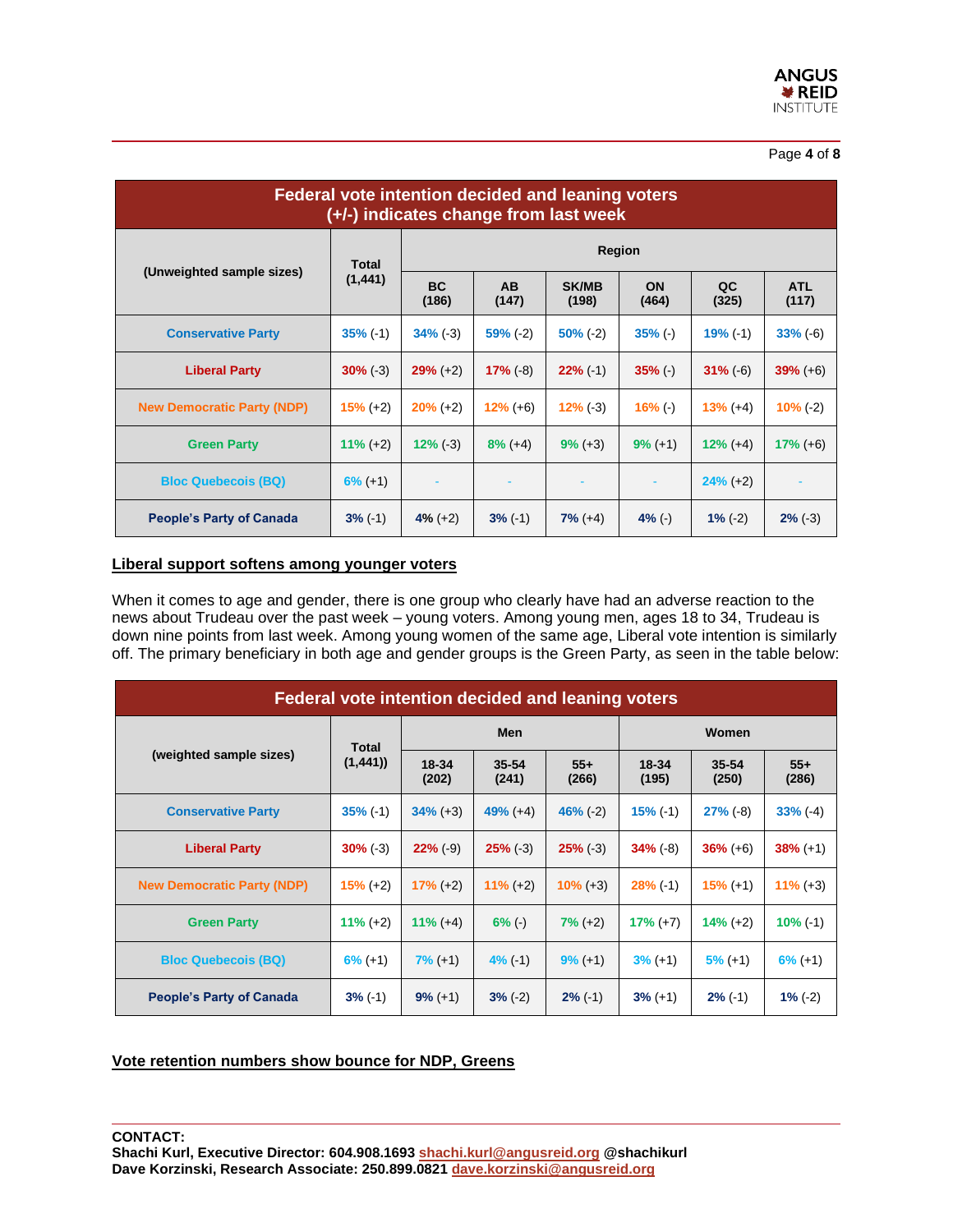

#### Page **5** of **8**

One of the keys to Liberal momentum over the past several months, as the party recovered from its SNC-Lavalin induced woes, was the apparent willingness of those who supported the NDP in 2015 to leave that party for the Liberals. Trudeau's blackface scandal appears to have reversed the trend of defecting New Democrats. For the first time since April in the Angus Reid Institute's polling, NDP vote retention has risen, rather than declined since the previous wave of data. The Green Party also enjoys a boost in returning voters:



# **Vote Retention - % of 2015 supporters who say they will support the party again**

# **Part 2: Leadership**

#### **PM's momentum scores lag all other leaders**

While his party's overall prospects have softened but not plummeted, the same cannot be said for Trudeau himself. Already struggling personally at the beginning of the campaign, the last week has not helped. When looking at the Liberal leader's net momentum score (that is number of people whose opinions of a leader have improved, less those whose have worsened), the politician who once defied gravity on the measure of personal popularity now grapples with the most substantial decline in goodwill towards himself than any other national federal party leader: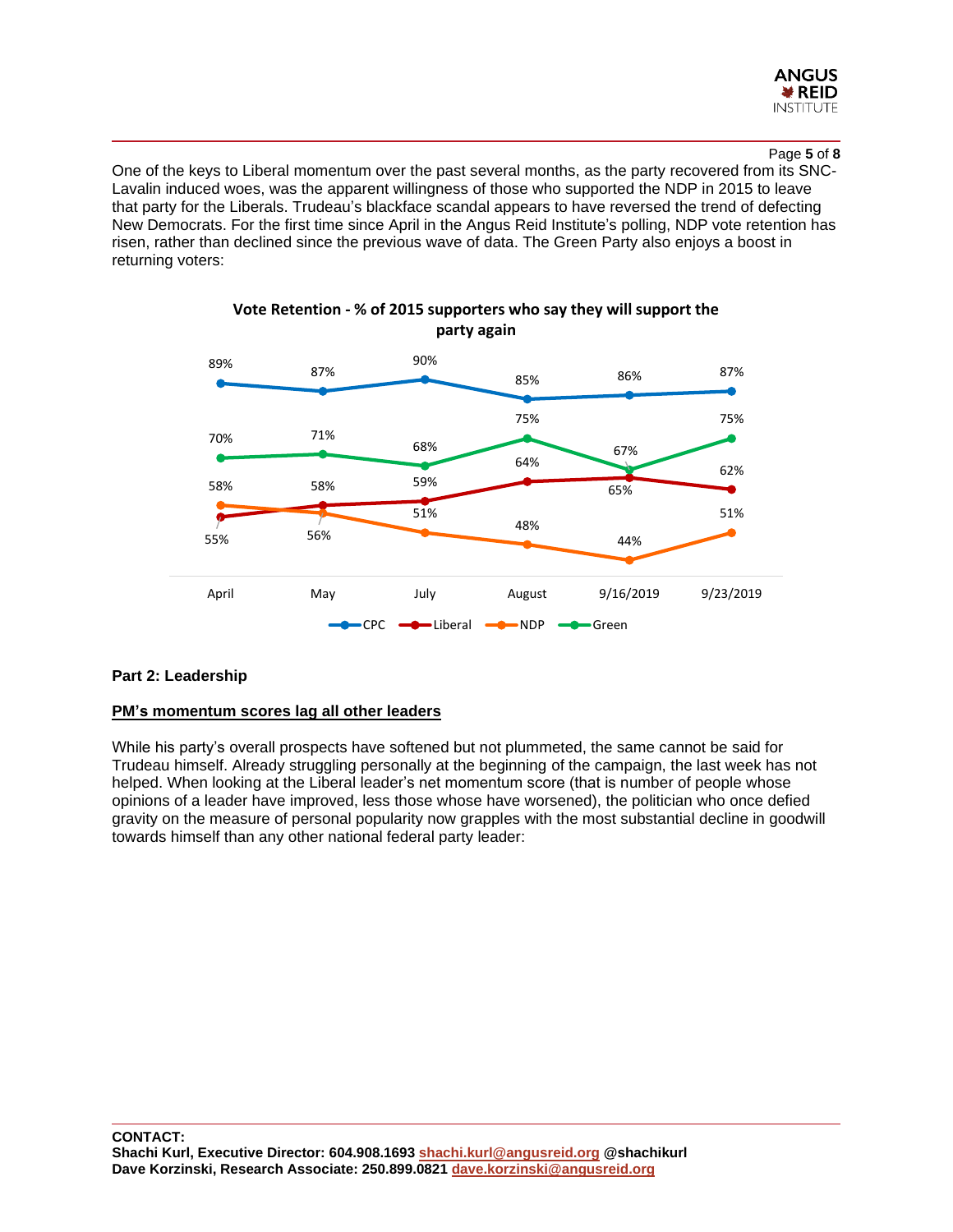



#### **Boosted by young people, Singh the only leader with positive momentum**

As noted in the graph above – it is NDP leader Jagmeet Singh who boasts the only positive momentum score among his peers. This is driven almost entirely by Canadians aged 18-34, especially young women. But his current rock star status among this cohort at the same time draws a familiar uncertainty. Will these younger people, with a lower propensity to vote, actually show up for the NDP?

| <b>Net momentum score</b><br>Opinion has improved minus worsened over last month |                          |                    |                |                |                |                |                |  |  |
|----------------------------------------------------------------------------------|--------------------------|--------------------|----------------|----------------|----------------|----------------|----------------|--|--|
|                                                                                  |                          | <b>Male</b>        |                |                | Female         |                |                |  |  |
|                                                                                  | <b>Total</b><br>(1, 523) | $18 - 34$<br>(206) | 35-54<br>(254) | $55+$<br>(275) | 18-34<br>(214) | 35-54<br>(275) | $55+$<br>(298) |  |  |
| <b>Andrew Scheer</b>                                                             | $-14$                    | $-14$              | $+2$           | $+3$           | $-36$          | $-25$          | $-16$          |  |  |
| <b>Justin Trudeau</b>                                                            | $-45$                    | $-51$              | $-55$          | $-48$          | $-39$          | $-45$          | $-39$          |  |  |
| <b>Jagmeet Singh</b>                                                             | $+5$                     | $+9$               | $\mathbf{0}$   | $-2$           | $+21$          | $+4$           | $+3$           |  |  |
| <b>Elizabeth May</b>                                                             | $-10$                    | $-16$              | $-22$          | $-18$          | $+15$          | -5             | $-9$           |  |  |
| <b>Maxime Bernier</b>                                                            | $-25$                    | $-17$              | $-24$          | $-32$          | $-20$          | $-25$          | -33            |  |  |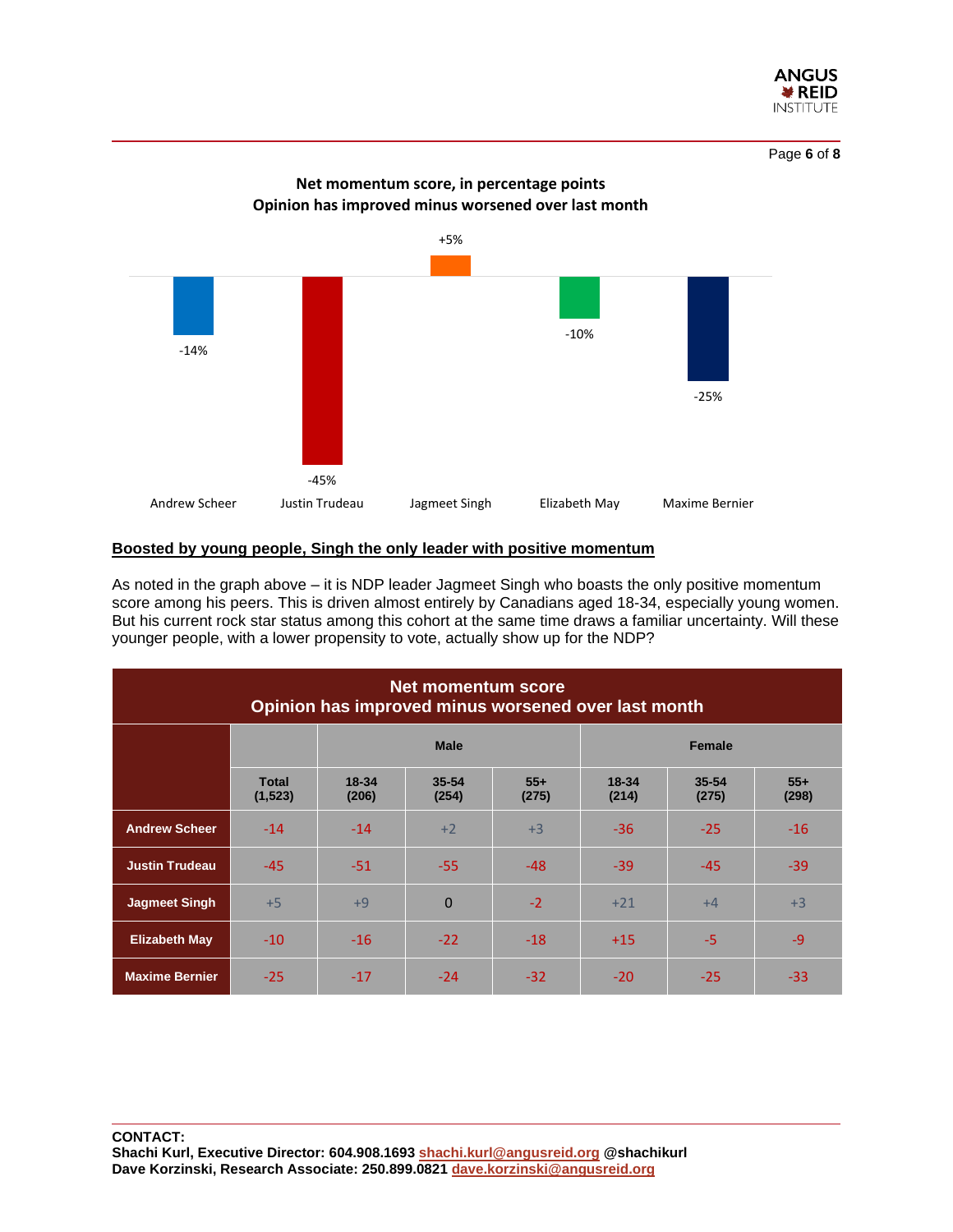

#### **Part 3: Why the Liberals may recover**

#### **Liberal leader's approval no better, no worse than before**

No party strategist, nor local volunteer would ever wish to face the kind of fallout from the type of revelations exposed in this second week of the Liberals' campaign. Trudeau's outing as a blackface participant stood to severely damage [his brand as](http://angusreid.org/election-september-2019/) a tolerant, inclusive, respectful politician. But as noted at the beginning of this report, it may have little, if any impact, on the leader's and his party's overall chances of success.

Despite a worsening view of the prime minister among key young voters in the last days and weeks, it has not been enough to have any impact on Trudeau's overall approval numbers. While they remain admittedly dismal, they have not deteriorated:



#### **Do you approve or disapprove of Justin Trudeau?**

#### **Trudeau, Scheer statistically tied on question of best PM**

Another indicator Trudeau may well be able to put the scandal behind him, is that he remains statistically tied with Andrew Scheer on the question of which to the two leading party chiefs in this campaign is best suited to lead the country. One week ago, exactly 50 per cent of Canadians choose each. Within the margin of error, that finding is unchanged this week: